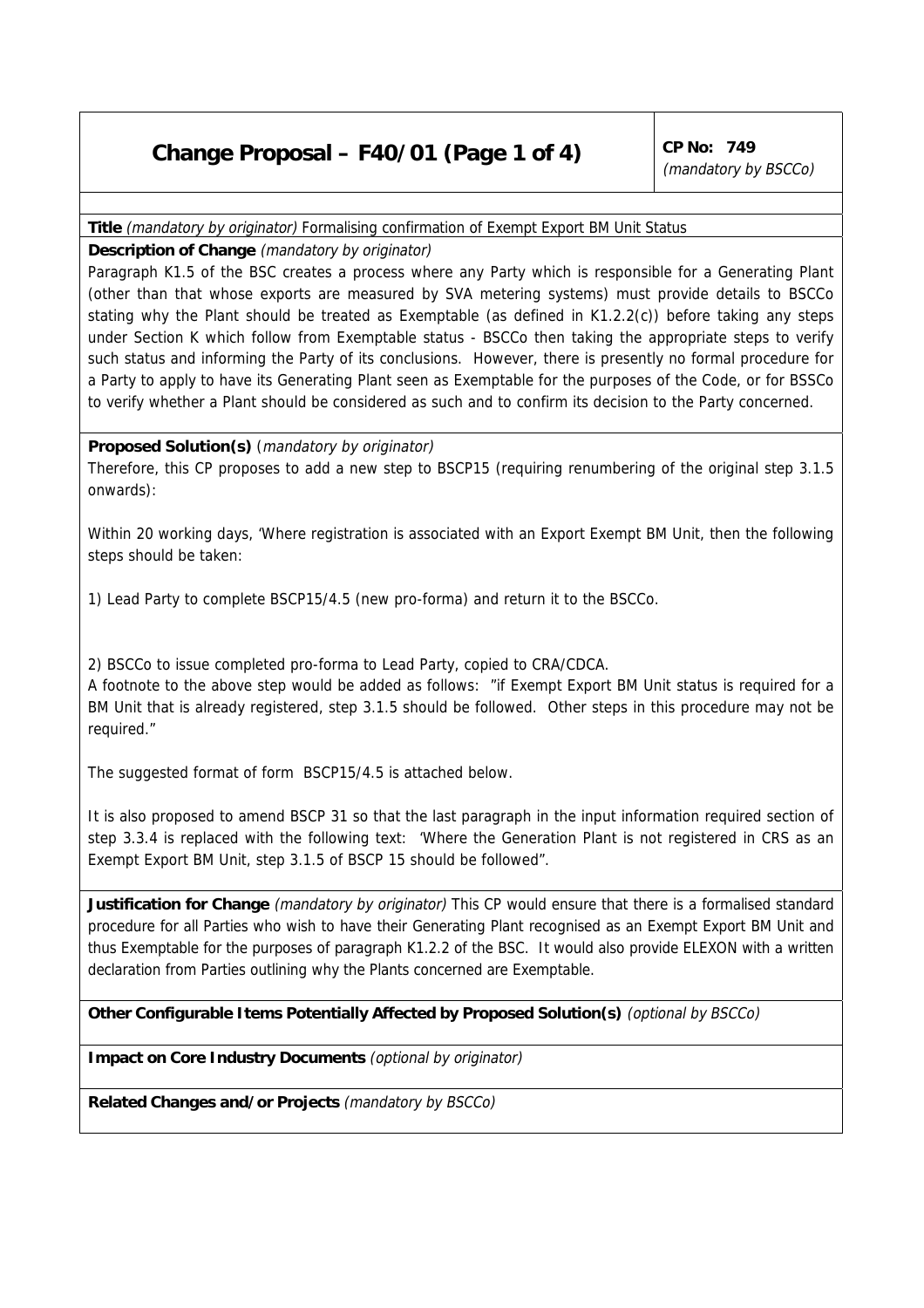| <b>Originator's Details:</b>                      |
|---------------------------------------------------|
| <b>BCA Name</b>                                   |
| Organisation: ELEXON                              |
| <b>Email Address:</b>                             |
| Date: 11 <sup>th</sup> February 2002              |
|                                                   |
|                                                   |
| Attachments: Y (If Yes, No. of Pages attached: 2) |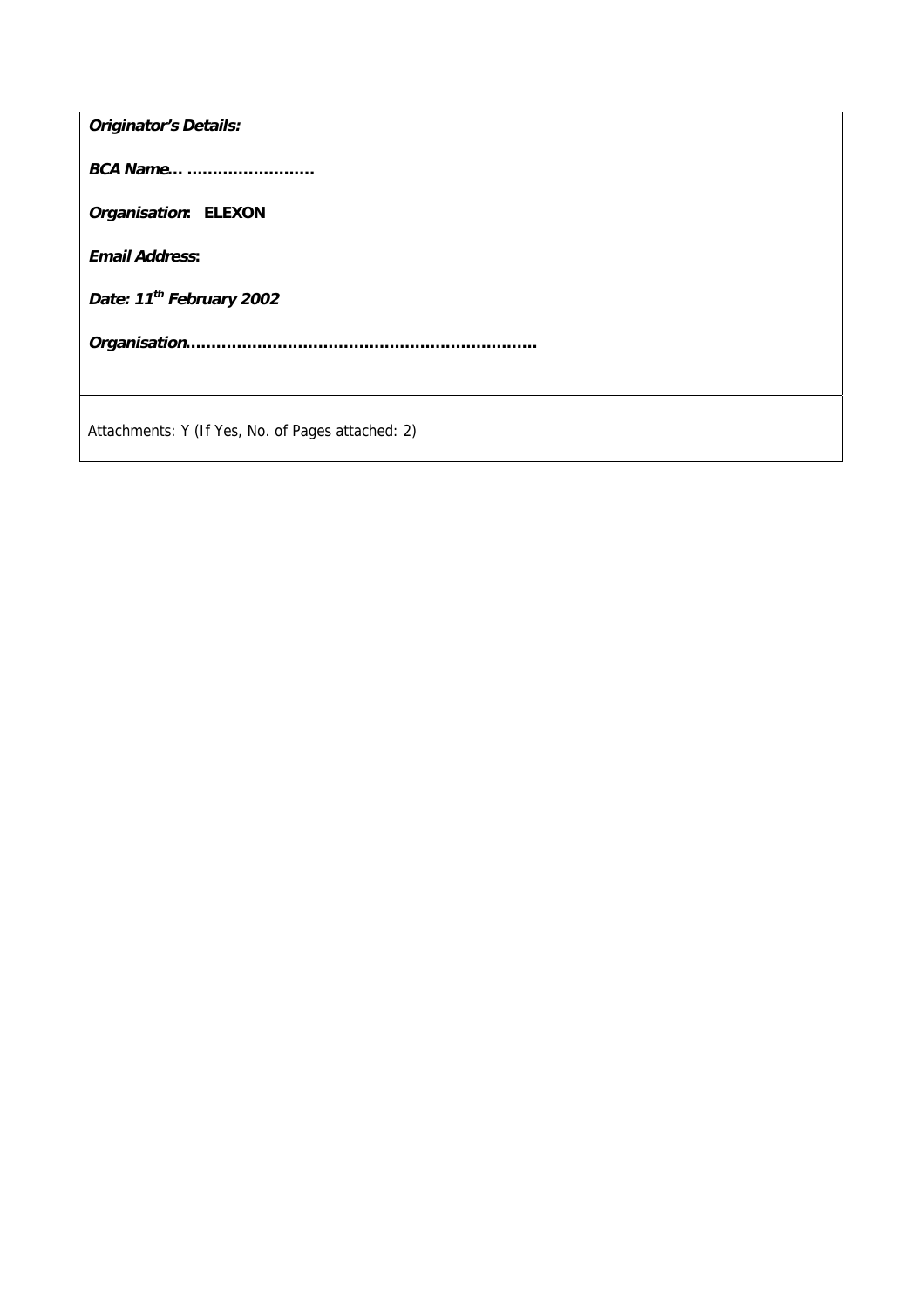| Declaration of Exemptable BM Unit Status                              |                                                                                                                            |           |  |  |
|-----------------------------------------------------------------------|----------------------------------------------------------------------------------------------------------------------------|-----------|--|--|
| Party Name:                                                           |                                                                                                                            |           |  |  |
| Party Id:                                                             |                                                                                                                            |           |  |  |
| Reason for application:                                               |                                                                                                                            |           |  |  |
|                                                                       |                                                                                                                            |           |  |  |
|                                                                       |                                                                                                                            |           |  |  |
| <b>BM Unit Id:</b>                                                    |                                                                                                                            |           |  |  |
| Generation Capacity (GC):                                             |                                                                                                                            |           |  |  |
| Demand Capacity (DC):                                                 |                                                                                                                            |           |  |  |
| <b>Metering Systems Id:</b>                                           |                                                                                                                            |           |  |  |
| Date by which Exemptable BM Unit Status required:                     |                                                                                                                            |           |  |  |
| Supporting Information (If required)                                  |                                                                                                                            |           |  |  |
| demand.                                                               | Please complete the following section if exemption is relating to some of the generator output being consumed by an onsite |           |  |  |
| <b>BM Unit Id:</b>                                                    |                                                                                                                            |           |  |  |
| Generation Capacity (GC):                                             |                                                                                                                            |           |  |  |
| Demand Capacity (DC):                                                 |                                                                                                                            |           |  |  |
| <b>Metering Systems Id:</b>                                           |                                                                                                                            |           |  |  |
|                                                                       |                                                                                                                            |           |  |  |
| Party to complete to authorise that the above information is correct. |                                                                                                                            |           |  |  |
| Name of Authorised                                                    | <b>Signature of Authorised</b>                                                                                             | Password: |  |  |
|                                                                       |                                                                                                                            |           |  |  |
| Date:                                                                 |                                                                                                                            |           |  |  |
|                                                                       | Should the above company change ownership a resubmission of Licence Exemption will be need to be completed.                |           |  |  |
|                                                                       |                                                                                                                            |           |  |  |